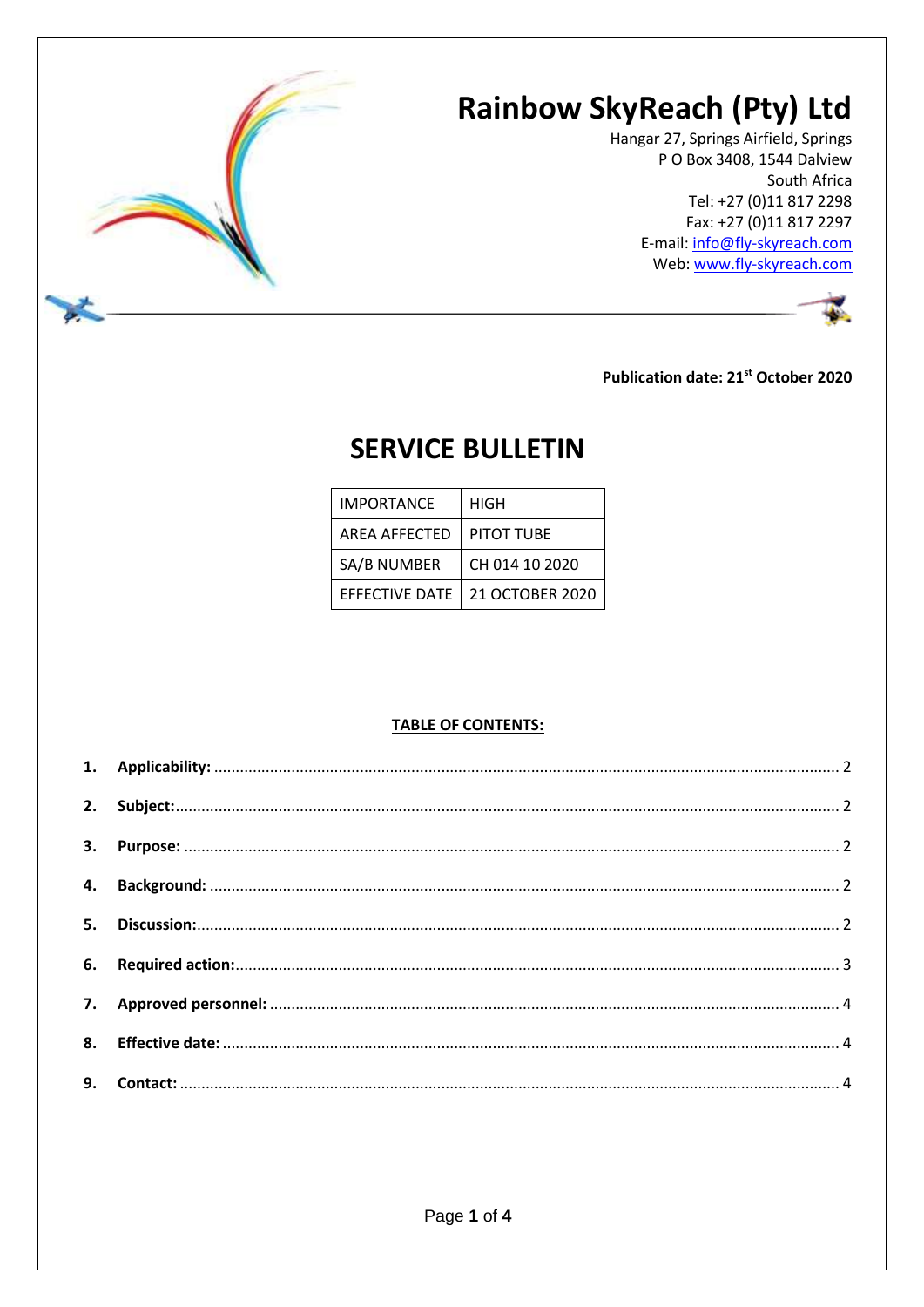# <span id="page-1-0"></span>**1. Applicability:**

All Cheetah-XLS/BushCat aircraft that have received the upgrade kit for the new pitot tube system - BCUG-054 (-000 and -001 revisions), as well as all kit builds being built on manual version BCAM-NT-004-001.

# <span id="page-1-1"></span>**2. Subject:**

Inspection of the pitot tube to determine if pitot static ports are or are not present.

# <span id="page-1-2"></span>**3. Purpose:**

This mandatory service bulletin ensures that all aircraft with the new pitot tube system are inspected to determine if the pitot tube contains the required static ports, and relevant action taken to correct those that do not.

# <span id="page-1-3"></span>**4. Background:**

During the course of a standard initial test flight of a newly manufactured aircraft, it was discovered that the static ports were not present on the pitot tube system. This makes determining vital flight characteristics impossible from the instrumentation that feeds off the tube.

This was determined to only effect a limited batch of production, further limited to some of the upgrade kits sent out, and potentially some kits that have been sent out to be built on the newest standard.

As a result, all aircraft missing these ports should not be flown until it can be rectified.

# <span id="page-1-4"></span>**5. Discussion:**

A lack of a static pressure reading means that all the basic gauges that are supposed to use a static pressure reading will not function. This means that the aircraft will not be able to fly safely, as there will be no readings to base aircraft flight characteristics on. To determine if the aircraft is affected, the static ports must be looked fore before any further flying.

All aircraft that are missing this feature need to cease flying immediately, and have the correct tubes installed. Most aircraft with the new system should have the correct ports and can continue flying without any concern.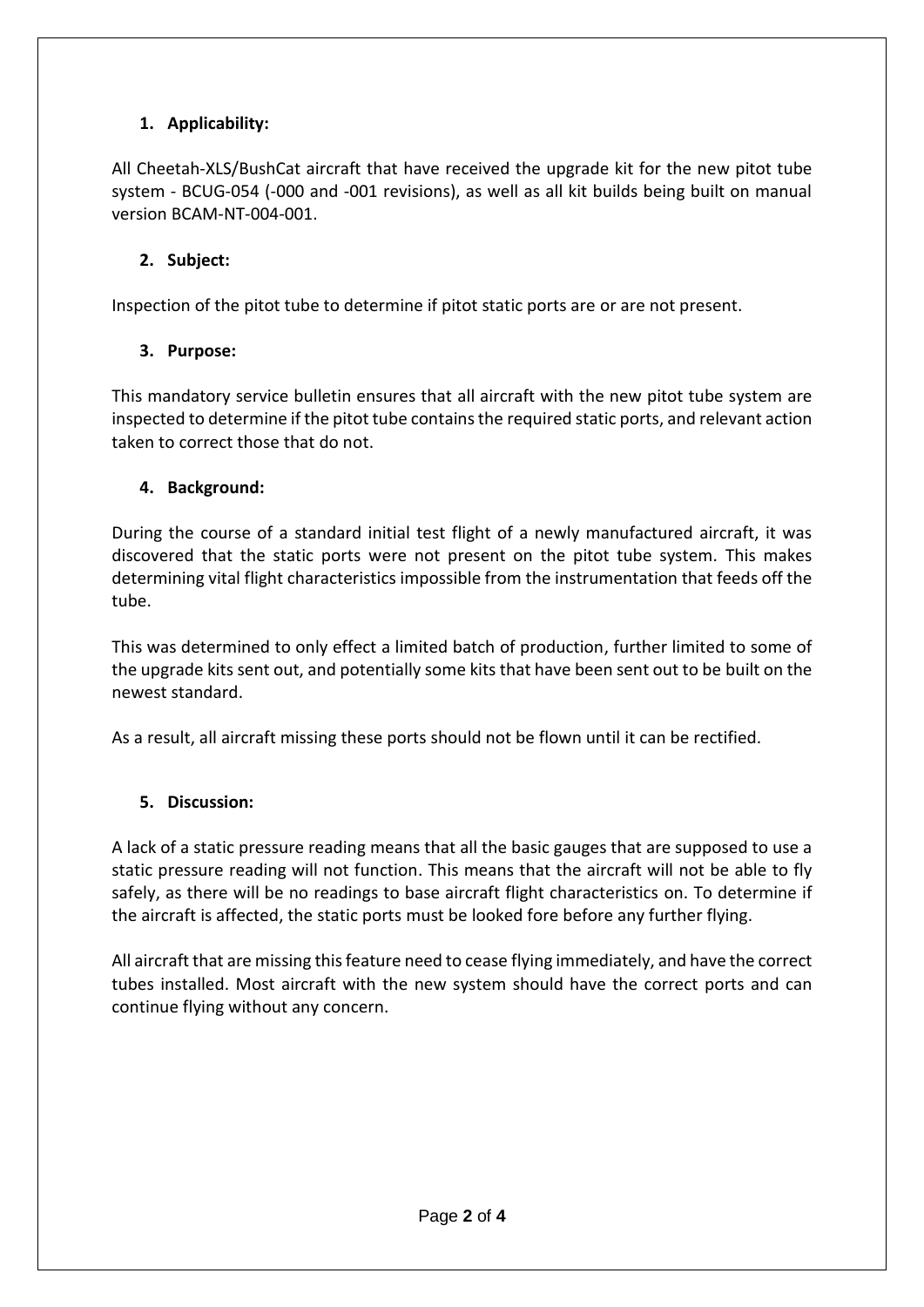### <span id="page-2-0"></span>**6. Required action:**

- 1. All aircraft pitot tubes must be inspected visually before further flight and it must be determined whether the tubes have static ports or not. See the following figures to describe where the 2 ports may be found. Note that they are small, so care must be taken to look in a well-lit area, and closeup. If ports are present, the aircraft can be flown as normal without any further need for action.
- 2. If the static port holes are not found, no further flight must be performed on the aircraft, and the factory/distributor must be contacted and informed immediately.



Figure 1: Location of static ports (on lower tube)

![](_page_2_Picture_5.jpeg)

Figure 2: Close-up of static port (one visible, not installed on aircraft)